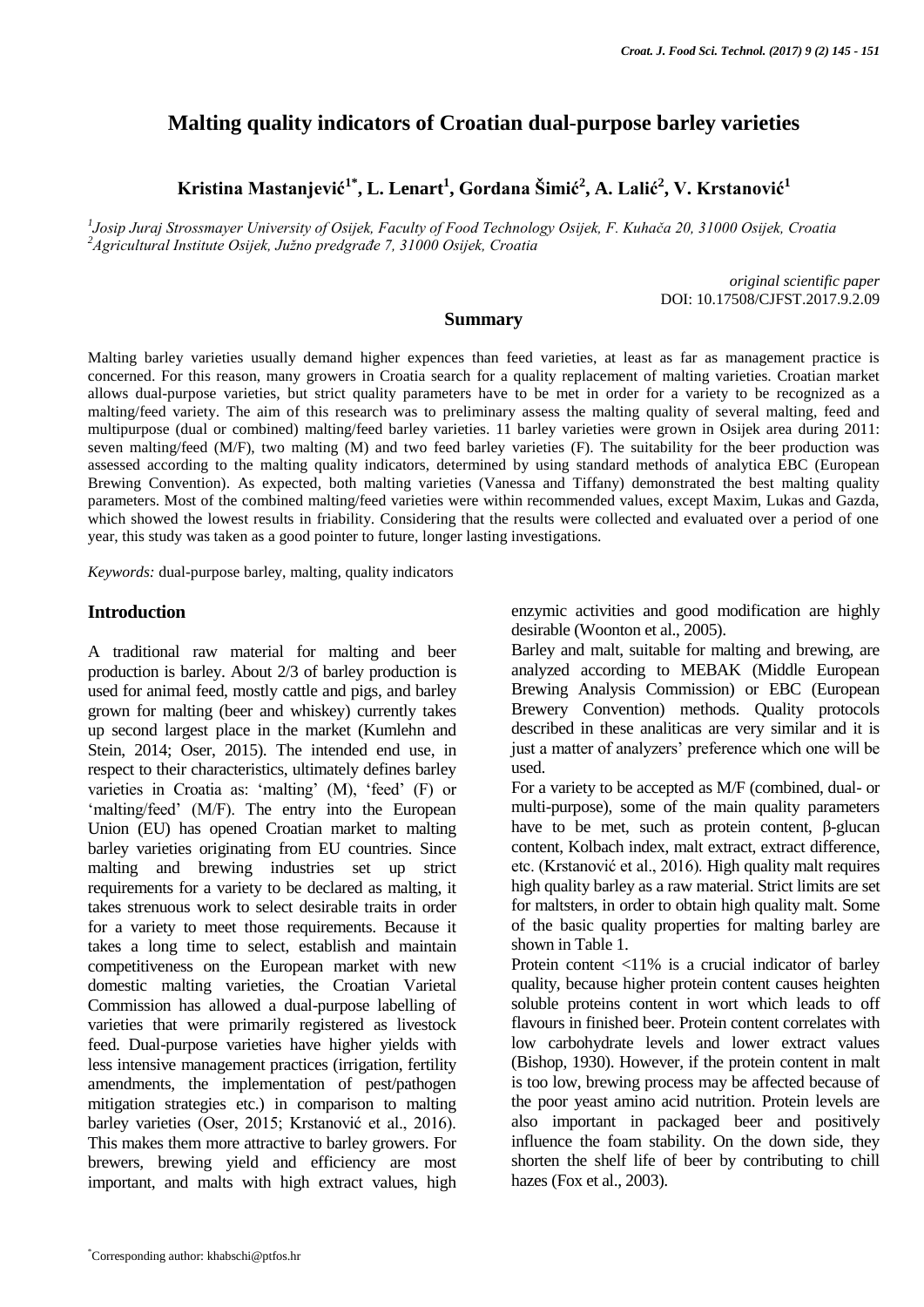| Quality indicator         | Recommended values |
|---------------------------|--------------------|
| Protein content           | $< 10.8\%$         |
| Kolbach index             | $38 - 34%$         |
| Extract content           | $> 82\%$           |
| <b>Extract difference</b> | $1.2 - 1.8\%$      |
| Viscosity                 | $< 1.55$ mPas      |
| $\beta$ -glucan in wort   | $<$ 300 mg/L       |
| Wort color                | $<$ 3.4 EBC        |
| Friability                | >87%               |

**Table 1.** Some malt quality indicators (modified from Kunze, 2010)

β-glucans are not desirable compounds in cereals intended for malting and brewing, but in small amounts they can contribute to beer foam stability and improve beer organoleptic properties, flavour and aroma (Collins et al., 2003; Havlová et al., 2006). In general, when present in higher amounts, they can cause poor mash conversion and the increase of wort viscosity (Sadosky et al., 2002). β-glucans form gel and cause process problems during the filtration process (Vis and Lorenz, 1998; Evans et al., 1999; Wang et al., 2004). For that reason, barley with β-glucan content <4 g/100 g d.m. (EBC, 1998) is suitable for malt production. According to Marić (2000), β-glucan content in malt should range from 2.58 to 4.87 g/100 g d.m., and for wort recommended values should be <300 mg/L (Kunze, 2010). In many cases, wort viscosity is influenced by small proportions  $\langle 5\% \rangle$  of water sensitive grains which fail to germinate properly, as well as by the overall degree of endosperm modification (Bathgate, 1983; Bryce et al., 2010). Such grains cause more problems than dead grains which fail to germinate at all. The friabilimeter allows quick and accurate determination of whole vitreous grains in a malt sample (Bathgate, 1983). Kolbach index represents level of protein degradation, and optimal values range from 38 – 42 %. Malt extract is a basic indicator of malting procedure efficiancy, representing all water-soluble compounds that transfer into wort during mashing (MEBAK, 1997), and is the most important trait when selecting potential new malting varieties (Collins et al., 2003). Malt extract can be influenced by several factors, such as growing conditions, temperature, fertiliser, available nitrogen and moisture. These factors, however, indirectly affect malt extract levels, because they directly inluence protein and starch levels and composition (Fox et al., 2003). Extract difference is an indicator of endosperm cell walls degradation. High quality malt has an extract

difference between  $1.20 - 1.80$  % (Kunze, 2010). Wort colour is always measured, because it gives information on the malt type. However, practice has shown that it has no influence on the final beer colour (Kunze, 2010), and as such, has no actual value to the brewer in predicting the colour of beer (Siegfried, 1955; Bremner, 1963). Normal values for pale malts go up to 4 EBC units (Kunze, 1999).

This investigation included 11 barley varieties: 7 are declared as multipurpose and 2 feed varieties, originating from the Agricultural Institute Osijek. 2 malting varieties, Tiffany and Vanessa, are German malting varieties used as control. All varieties were grown at Osijek location. The aim of this work was to analyse some of the malting quality indicators of the chosen varieties and to asses which of multipurpose or feed varieties can be used for malting.

## **Materials and methods**

Multipurpose varieties used in this research were: Rex, Barun, Maxim, Premium, Lukas, Maestro, Trenk, Lord, Merkur and Gazda. Feed varieties were: Bingo and Bravo, and malting varieties were Tifanny and Vanessa. Barley samples were obtained from the Agricultural Institute Osijek. Samples of 11 different varieties were collected in 2011 from the variety trials of the Agricultural Institute Osijek. Barley varieties were grown under field conditions at location Osijek (OS). The experiments were conducted in randomized block designs (RCBD) with six replications; plot size was  $7.56$  m<sup>2</sup>. Sampling (5 kg per sample) was performed on the cleaned and processed barley grains (EBC 3.3.1.), and samples were kept refrigerated in dry containers.

Micromalting was performed in an Automated Joe White Malting Systems Micro-malting Unit (Perth, Australia).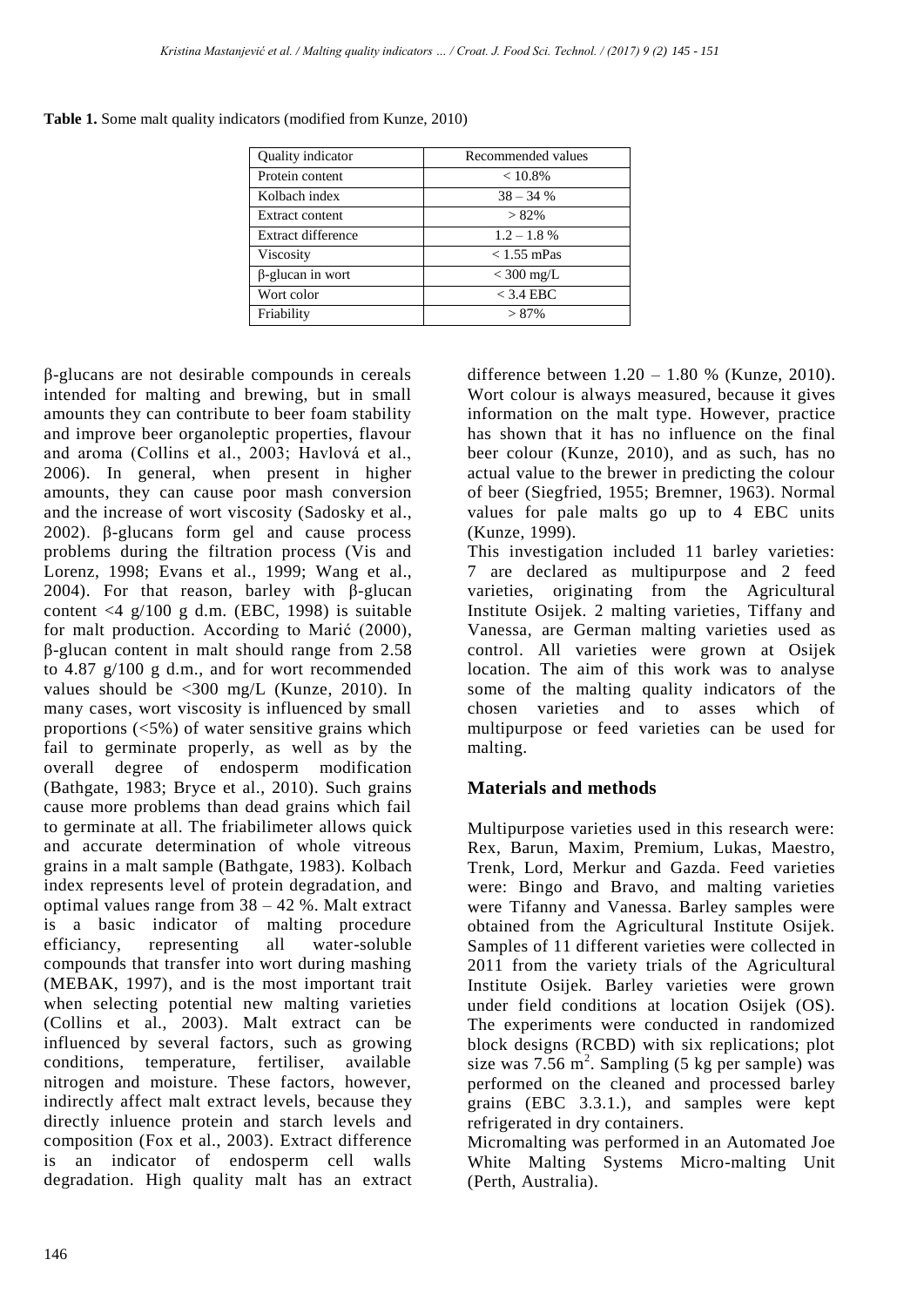#### *Standard malt analyses*

Malt analyses (total proteins, malt extract, extract difference, soluble proteins, friability, wort viscosity, Kolbach index, malt colour) were performed at Agricultural Institute Osijek. Malts were ground using a Bühler Universal Laboratory Disc Mill (DLFU type) with the gap between grinding discs set at 0.2 mm. Total proteins (EBC method 4.3.1), corresponding extract (EBC method 4.5.1), extract difference (EBC method 4.5.2), soluble proteins (EBC method 4.9.1), friability (EBC method 4.15), wort viscosity (EBC method 4.8), Kolbach index (EBC methods 4.3.1 and 4.9.1), and malt colour (EBC method 4.7.1) were determined according to the European Brewery Convention methods (ANALYTICA-EBC, 1998).

#### *Determination of the total β-glucan content*

Firstly, the barley samples were milled using a standard laboratory mill with a 1 mm sieve (MF10.2 basic, IKA Labortechnik, Germany), and after that using a kitchen coffee grinder (Braun KMM 10). The ground samples were kept in the sealed plastic bags until the enzymatic determination of total β-glucan content (AOAC, 1995) using a commercial assay kit (Mixed linkage β-glucan assay kit, Megazyme Int., Bray, Ireland).

## **Results and discussion**

Feed varieties that show good quality indicators in accordance with malting requirements, such as low protein content, good grain friability, etc., can be used as malting varieties and declared as malting/feed. In general, feed varieties show off better yields, which ultimately suits growers. In this research, some quality indicators showed good values, which leads to a conclusion that some multipurpose varieties can be declared as malting ones. Since protein content has a deep impact on the malt quality, maltsters stick to the recommendation that desirable protein content for malting and brewing is below 10.80%. Although some literature references allow protein content  $8.0 - 15.0$  % (Gupta et al., 2010), majority of maltsters tolerate protein content between 9.5 – 12.0 % (Oser, 2015). High protein content can reduce the availability of carbohydrates, negatively influencing the brewing process (Peltonen et al., 1994; Fox et al., 2002; Fox et al., 2003; Shewry and Ullrich, 2014). According to the protein content in Fig. 1, almost all varieties were above 10%, with

Maestro having somewhat lower protein content of just below 10%. Gazda stood out with protein content



slightly over 12%.

**Fig. 1.** Total protein content of barley malt



**Fig. 2.** Extract content of barley malt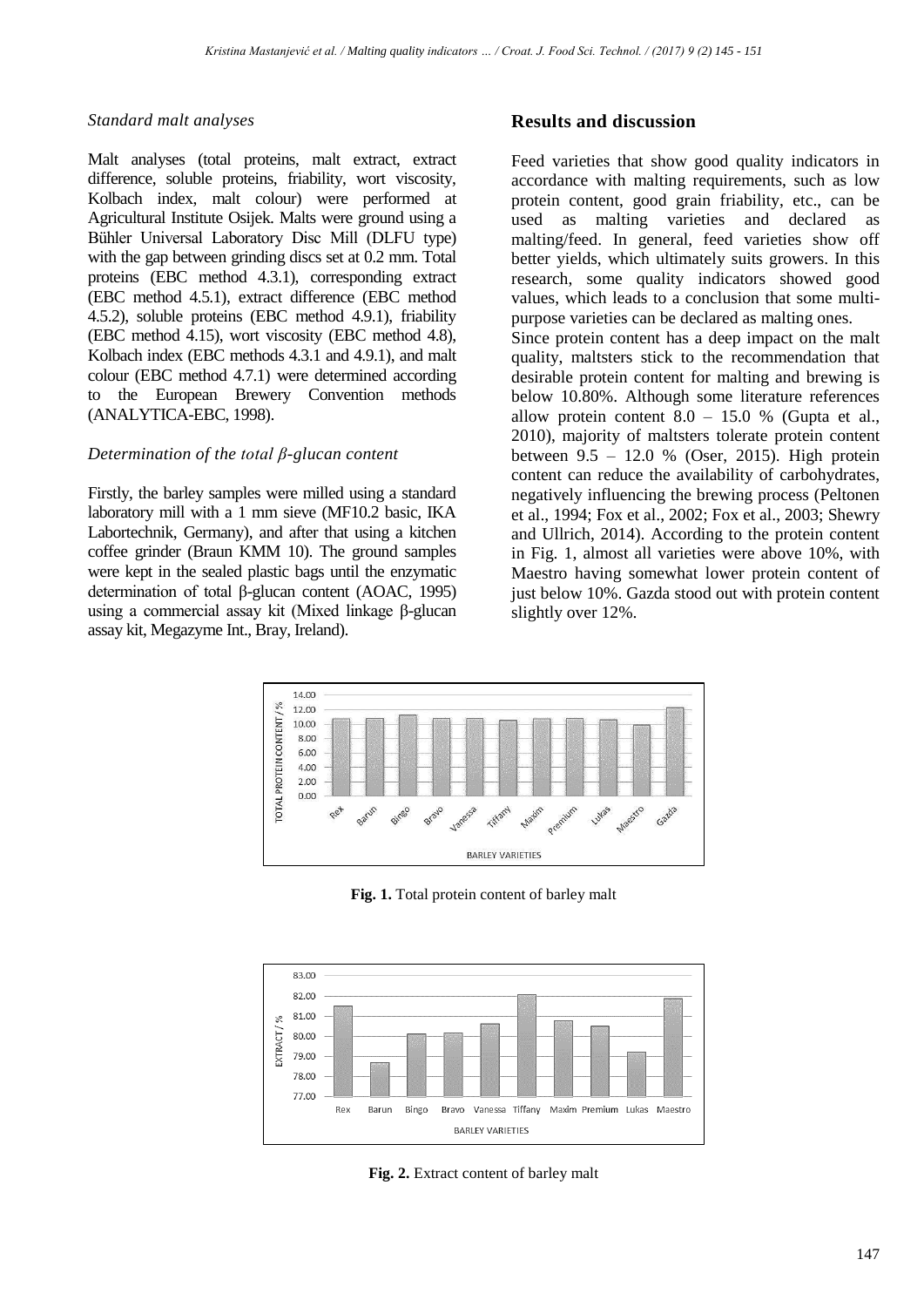Extract content is an economic indicator of the malting process efficiency and the overall grain quality. Malt extract represents all water-soluble ingredients, fermentable and non-fermentable (simple sugars, dextrins, amino acids, and proteins), which transfer into wort during mashing. Indicator of high quality malt is malt extract >80%. Barun and Lukas had the lowest proportion of malt extract, below 80% (Fig. 2). All other varieties showed good values for malt extract, amounting over 80%.

Extract difference (difference between fine (F) and coarse (C) grinding) is an indicator of endosperm cell walls degradation efficiency. High quality malt has extract difference values <1.80%, whilst extract difference >1.80% defines malt as malt of a moderate quality (Kunze, 1999). Extract difference results are shown in Fig. 3. Extract difference values for all varieties were higher than specified, and only Bravo showed somewhat acceptable F/C difference of 2%.

Higher protein content affects the increase of soluble nitrogen as proteins represent a substrate for proteolysis. The content of soluble proteins in the malt must not be too high, because it causes process problems in breweries and disrupts the sensory quality of beer. Bamforth and Barclay (1993) advise nitrogen content in six-row malting barley to be between 1.8 - 2.0 %. However, in order to carry out a successful fermentation process, yeasts need nitrogen. Low nitrogen levels can disrupt the fermentation process (Shewry and Ullrich, 2014). The lowest soluble protein values were observed in malting/feed variety Maxim (3.97%) (Fig. 4). Tiffany showed relatively high soluble protein values in regard to Vanessa considering that total protein content did not differ as much.

Malt friability values are also important indicators of malt quality and should be  $>80\%$ . In this study (Fig. 5), five varieties met this requirement (Rex, Bravo, Vanessa, Tiffany, Premium and Maestro). However, Vanessa and Tiffany showed the best results.

Fig. 6 shows viscosity of wort obtained from the chosen barley malts. A viscosity value less than 1.53 mPas represents a very good level of degradation, while higher than 1.68 mPas indicates a weak degradation level. Best wort viscosities in this study were shown by Rex, Premium and Maestro, all M/F varieties.



**Fig. 3.** Extract difference of barley malt



**Fig. 4.** Soluble protein content in barley malt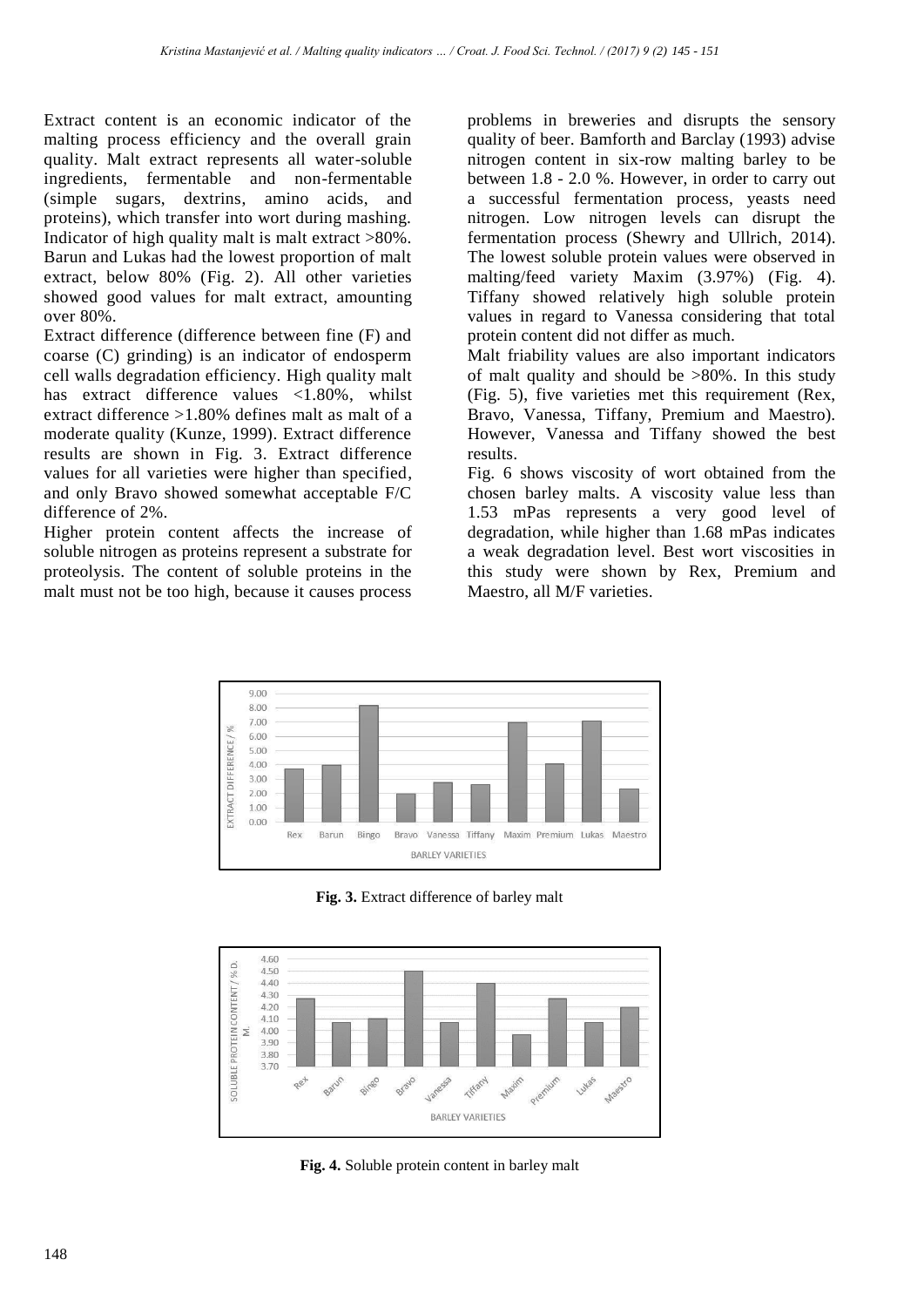

**Fig. 5.** Friability of barley malt





Fig. 7 shows the Kolbach index values for the chosen samples. Kolbach index represents the degree of protein degradation in the malt grain. Desirable values for beer making range from 35 to 41 % (Kunze, 1999). During this investigation all varieties showed good Kolbach index values amounting over 35%. When compared to Vanessa, Tiffany showed better value for Kolbach. Bravo was the best feed variety with Kolbach index over 41% and Maestro, an M/F variety showed the highest result amounting over 42%.

Results shown in Fig. 8 are going over 4 EBC units, and this indicates that all malt samples analysed in this study can be included into medium coloured malts group with  $5 - 8$  EBC units. Since wort colour is not a reliable indicator of beer colour, heighten values of this indicator do not mean that the beer will appear darker.

β-glucan content of barley is an important indicator for a malt quality, since these compounds, if not degraded during malting, can cause trouble during lautering and filtration phases. Recommended values for the β-glucan content for barley range  $2.58 - 4.87$  g/100 g d. m. Almost all varieties were inside these limits, except feed variety Bravo (5.22 g/100 g d. m.), and Maestro and Trenk were left out of this analysis because of lack of samples (Fig. 9). The obtained results are in accordance with the results of Krstanović et al. (2016) reported on the βglucan content in the same multipurpose varieties over the coming two years, 2012 and 2013, on several locations: Osijek, Slavonski Brod and Tovarnik.



**Fig. 7.** Kolbach index of barley malt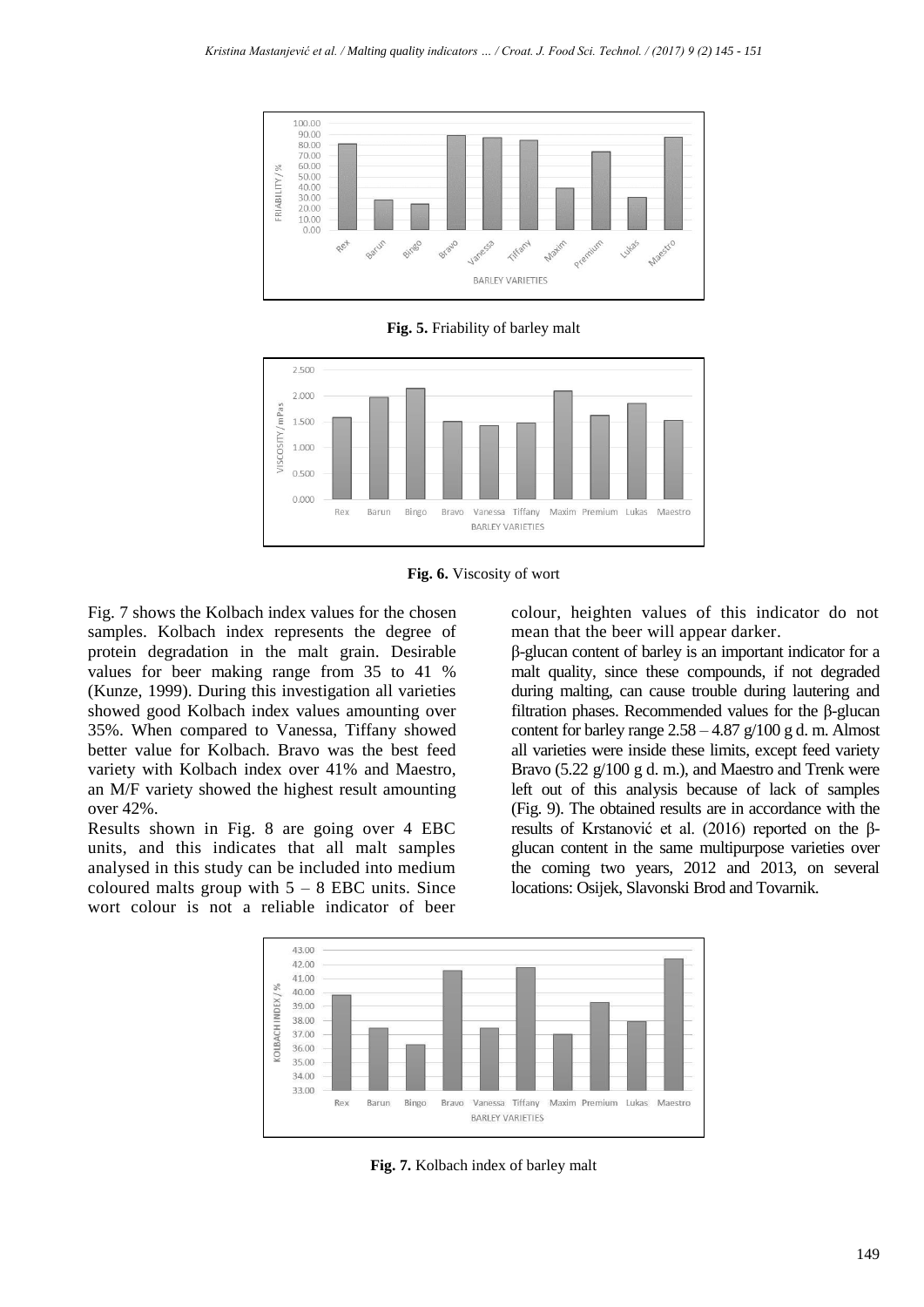

**Fig. 8.** Wort colour



**Fig. 9.** β-glucan content in barley

## **Conclusions**

2011 was a starting year for this investigation. The preliminary results obtained from this research directed us to further investigations concerning this topic (data not published yet). Overall results of malt quality indicators for 2011 suggest that all varieties had satisfactory protein and soluble protein content. Also, extract values and Kolbach index were satisfactory for all varieties. However, according to some indicators, such as Kolbach index, friability, viscosity and wort colour, some varieties showed off better than the others; malting/brewing varieties, Rex and Maestro showed a high malting quality, and Bravo, a feed variety also proved to be suitable for malting and could be declared as M/F variety. Additional studies should be conducted, since the effect of soil type, agro-climatic conditions and management practice can change over the years and significantly influence the selected malting indicators.

#### **References**

- ANALYTICA-EBC: European Brewery Convention, 5th edition, Verlag Hans Carl Getränke-Fachverlag, Nürnberg, 1998.
- Bamforth, C. W., and Barclay, A. (1993): Malting technology and the uses of malt, In: MacGregor, A.

and Bhatty, R. (eds.) Barley: Chemistry and Technology. St Paul, MN: American Association of Cereal Chemists, Inc., pp. 297-354.

- Bathgate, G. N. (1983): The relationship between malt 'friability' and wort viscosity. *J. Inst. Brew.* 89 (6), 416- 419[. https://doi.org/10.1002/j.2050-0416.1983.tb04217.x.](https://doi.org/10.1002/j.2050-0416.1983.tb04217.x)
- Bishop, L. R. (1930): The nitrogen content and quality of barley. *J. Inst. Brew.* 36, 352-369. [https://doi.org/10.1002/j.2050-0416.1930.tb05271.x.](https://doi.org/10.1002/j.2050-0416.1930.tb05271.x)
- Bremner, T. S. (1963): Effect of boiling on the colour of laboratory malt worts. *J. Inst. Brew.* 69 (5), 406-411*.*  [https://doi.org/10.1002/j.2050-0416.1963.tb01947.x.](https://doi.org/10.1002/j.2050-0416.1963.tb01947.x)
- Bryce, J. H., Goodfellow, V., Agu, R. C., Brosnan, J. M., Bringhurst, T. A., Jack, F. R. (2010): Effect of different steeping conditions on endosperm modification and quality of distilling malt. *J. Inst. Brew.* 116 (2), 125-133. [https://doi.org/10.1002/j.2050-0416.2010.tb00408.x.](https://doi.org/10.1002/j.2050-0416.2010.tb00408.x)
- Collins, H. M., Panozzo, J. F., Logue, S. J., Jefferies, S. P., Barr, A. R. (2003): Mapping and validation of chromosome regions associated with high malt extract in barley (*Hordeum vulgare* L.). *Aust. J. Agr. Res.* 54, 1223-1240. [https://doi.org/10.1071/AR02201.](https://doi.org/10.1071/AR02201)
- Evans, D. E., Sheehan, M. C., Stewart, D. C. (1999): The impact of malt derived proteins on beer foam quality. Part I: The influence of malt foam-positive proteins and non-starch polysaccharides on beer foam quality. *J. Inst. Brew.* 105, 171-177. [https://doi.org/10.1002/j.2050-0416.1999.tb00016.x.](https://doi.org/10.1002/j.2050-0416.1999.tb00016.x)
- Fox, G. P., Onley-Watson, K., Osman, A. (2002): Multiple linear regression calibrations for barley and malt protein